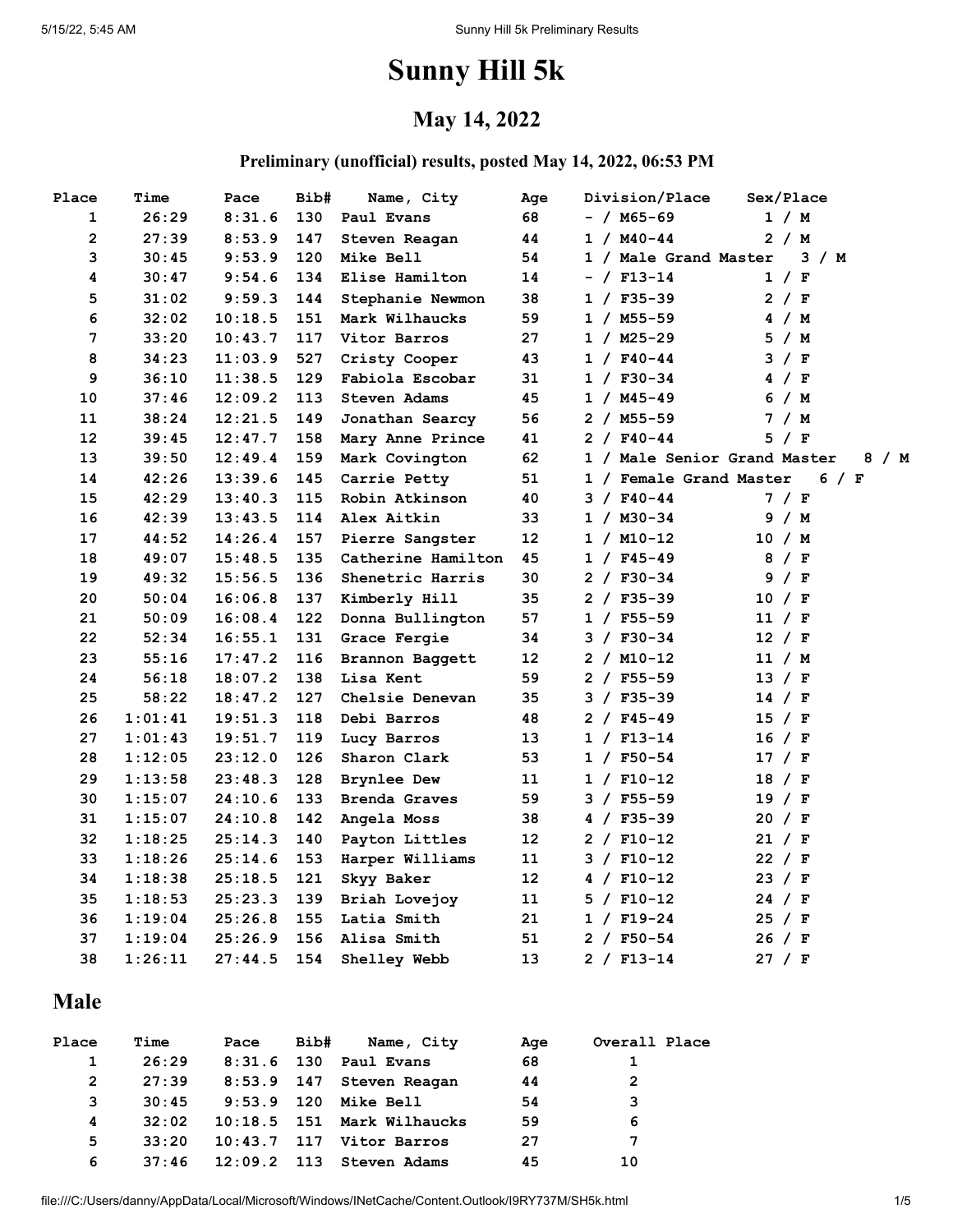| 7  |       |  | 38:24 12:21.5 149 Jonathan Searcy | 56                | 11 |
|----|-------|--|-----------------------------------|-------------------|----|
| 8  | 39:50 |  | 12:49.4 159 Mark Covington        | 62                | 13 |
| -9 | 42:39 |  | 13:43.5 114 Alex Aitkin           | 33                | 16 |
| 10 | 44:52 |  | 14:26.4 157 Pierre Sangster       | 12                | 17 |
| 11 |       |  | 55:16 17:47.2 116 Brannon Baggett | $12 \overline{ }$ | 23 |

# **Female**

| Place           | Time    | Pace                | Bib# | Name, City         | Age             | Overall Place   |
|-----------------|---------|---------------------|------|--------------------|-----------------|-----------------|
| $\mathbf{1}$    |         | $30:47$ $9:54.6$    |      | 134 Elise Hamilton | 14              | 4               |
| $\overline{2}$  | 31:02   | 9:59.3              | 144  | Stephanie Newmon   | 38              | 5               |
| 3               | 34:23   | 11:03.9             | 527  | Cristy Cooper      | 43              | 8               |
| 4               | 36:10   | $11:38.5$ 129       |      | Fabiola Escobar    | 31              | 9               |
| 5               | 39:45   | 12:47.7             | 158  | Mary Anne Prince   | 41              | 12 <sup>2</sup> |
| 6               | 42:26   | 13:39.6             | 145  | Carrie Petty       | 51              | 14              |
| 7               | 42:29   | $13:40.3$ 115       |      | Robin Atkinson     | 40              | 15              |
| 8               | 49:07   | 15:48.5             | 135  | Catherine Hamilton | 45              | 18              |
| 9               | 49:32   | 15:56.5             | 136  | Shenetric Harris   | 30              | 19              |
| 10              | 50:04   | 16:06.8             | 137  | Kimberly Hill      | 35              | 20              |
| 11              | 50:09   | 16:08.4             | 122  | Donna Bullington   | 57              | 21              |
| 12 <sup>2</sup> | 52:34   | 16:55.1             | 131  | Grace Fergie       | 34              | 22              |
| 13              | 56:18   | 18:07.2             | 138  | Lisa Kent          | 59              | 24              |
| 14              | 58:22   | 18:47.2             | 127  | Chelsie Denevan    | 35              | 25              |
| 15              | 1:01:41 | 19:51.3             | 118  | Debi Barros        | 48              | 26              |
| 16              | 1:01:43 | 19:51.7             | 119  | Lucy Barros        | 13 <sup>7</sup> | 27              |
| 17              | 1:12:05 | 23:12.0             | 126  | Sharon Clark       | 53              | 28              |
| 18              |         | $1:13:58$ $23:48.3$ | 128  | <b>Brynlee Dew</b> | 11              | 29              |
| 19              | 1:15:07 | 24:10.6             | 133  | Brenda Graves      | 59              | 30              |
| 20              | 1:15:07 | $24:10.8$ 142       |      | Angela Moss        | 38              | 31              |
| 21              | 1:18:25 | 25:14.3             | 140  | Payton Littles     | 12 <sub>2</sub> | 32              |
| 22              | 1:18:26 | 25:14.6             | 153  | Harper Williams    | 11              | 33              |
| 23              | 1:18:38 | 25:18.5 121         |      | Skyy Baker         | 12              | 34              |
| 24              | 1:18:53 | 25:23.3             | 139  | Briah Lovejoy      | 11              | 35              |
| 25 <sub>1</sub> | 1:19:04 | 25:26.8             | 155  | Latia Smith        | 21              | 36              |
| 26              | 1:19:04 | 25:26.9             | 156  | Alisa Smith        | 51              | 37              |
| 27              | 1:26:11 | 27:44.5             | 154  | Shelley Webb       | 13              | 38              |

#### **Male Masters**

| Place           | Time  | Pace          | Bib# | Name, City                   | Age | Overall Place |
|-----------------|-------|---------------|------|------------------------------|-----|---------------|
| $\qquad \qquad$ | 26:29 | 8:31.6        | 130  | Paul Evans                   | 68  |               |
| 1               | 27:39 | $8:53.9$ 147  |      | Steven Reagan                | 44  | 2             |
| 2               | 30:45 | 9:53.9        | 120  | <b>Mike Bell</b>             | 54  | 3             |
| 3               | 32:02 |               |      | $10:18.5$ 151 Mark Wilhaucks | 59  | 6             |
| 4               | 37:46 | $12:09.2$ 113 |      | Steven Adams                 | 45  | 10            |
| 5               | 38:24 | 12:21.5 149   |      | Jonathan Searcy              | 56  | 11            |
| 6               | 39:50 | 12:49.4 159   |      | Mark Covington               | 62  | 13            |
|                 |       |               |      |                              |     |               |

# **Female Masters**

| Place        | Time  | Pace | Bib# | Name, City                         | Age | Overall Place |
|--------------|-------|------|------|------------------------------------|-----|---------------|
| $\mathbf{1}$ |       |      |      | 34:23 11:03.9 527 Cristy Cooper    | 43  | 8             |
|              |       |      |      | 39:45 12:47.7 158 Mary Anne Prince | 41  | 12            |
| 3            |       |      |      | 42:26 13:39.6 145 Carrie Petty     | 51  | 14            |
| 4            | 42:29 |      |      | 13:40.3 115 Robin Atkinson         | 40  | 15            |
| 5            | 49:07 |      |      | 15:48.5 135 Catherine Hamilton 45  |     | 18            |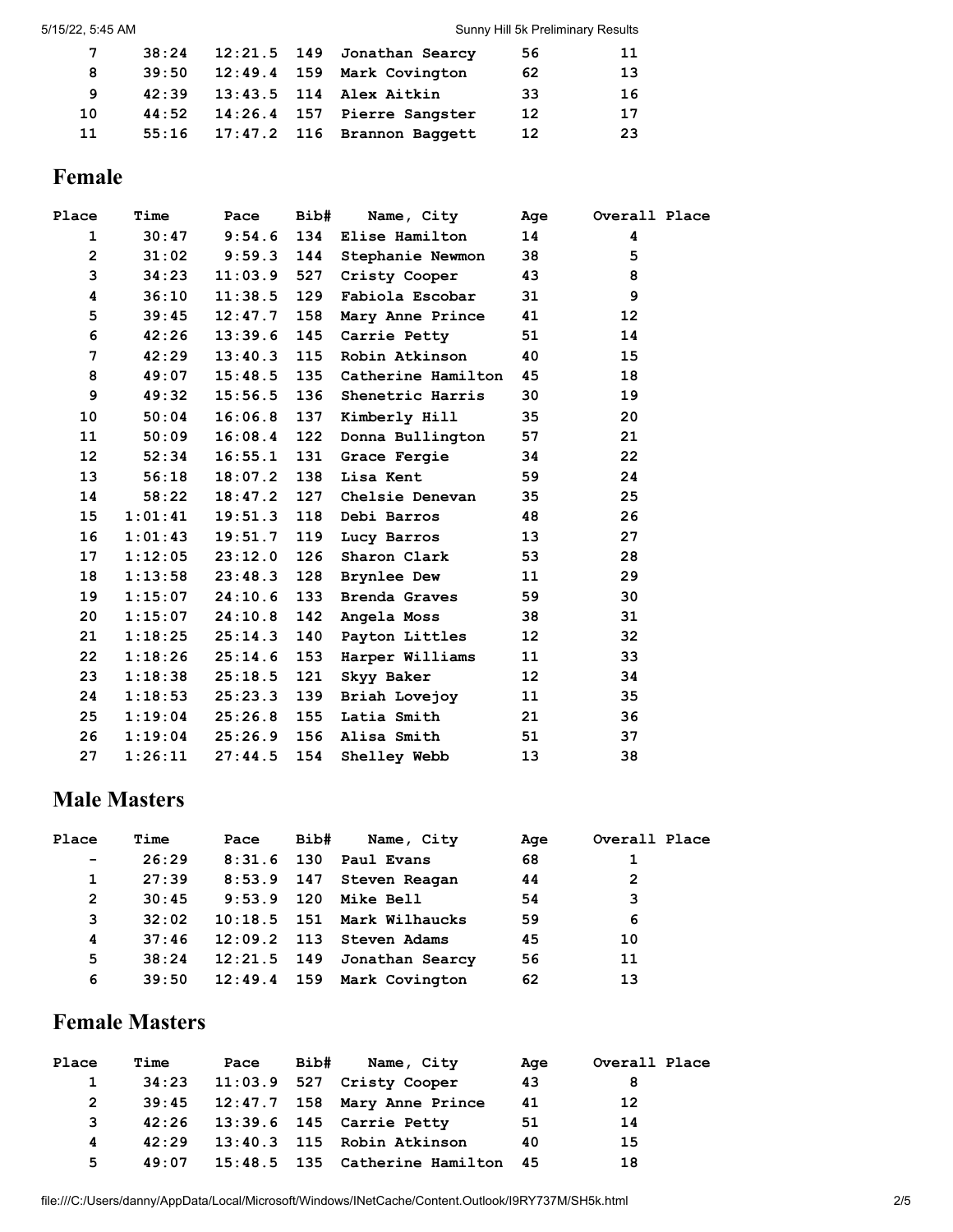#### 5/15/22, 5:45 AM Sunny Hill 5k Preliminary Results

| 6  |       |  | 50:09  16:08.4  122  Donna Bullington  | - 57 | -21 |
|----|-------|--|----------------------------------------|------|-----|
| 7  | 56:18 |  | 18:07.2 138 Lisa Kent                  | 59   | 24  |
| 8  |       |  | $1:01:41$ $19:51.3$ $118$ Debi Barros  | 48   | -26 |
| 9  |       |  | $1:12:05$ $23:12.0$ $126$ Sharon Clark | 53   | -28 |
| 10 |       |  | $1:15:07$ $24:10.6$ 133 Brenda Graves  | 59   | 30  |
| 11 |       |  | $1:19:04$ $25:26.9$ 156 Alisa Smith    | 51   | -37 |

#### **M10-12**

| <b>Place</b> | Time | Pace | Bib# | Name, Citv                        | Aae | Overall Place |
|--------------|------|------|------|-----------------------------------|-----|---------------|
|              |      |      |      | 44:52 14:26.4 157 Pierre Sangster | -12 |               |
|              |      |      |      | 55:16 17:47.2 116 Brannon Baggett | -12 | -23           |

#### **F10-12**

| Place | <b>Time</b> |  | Pace Bib# Name, City                  | Age | Overall Place |
|-------|-------------|--|---------------------------------------|-----|---------------|
|       |             |  | 1 1:13:58 23:48.3 128 Brynlee Dew     | 11  | 29            |
|       |             |  | 2 1:18:25 25:14.3 140 Payton Littles  | 12  | -32           |
|       |             |  | 3 1:18:26 25:14.6 153 Harper Williams | 11  | -33           |
|       |             |  | 4 1:18:38 25:18.5 121 Skyy Baker      | 12  | 34            |
|       |             |  | 5 1:18:53 25:23.3 139 Briah Lovejov   | 11  | -35           |
|       |             |  |                                       |     |               |

#### **F13-14**

| Place | Time     | Pace | Bib# | Name, City                         | Aae | Overall Place |  |
|-------|----------|------|------|------------------------------------|-----|---------------|--|
|       | $-30:47$ |      |      | 9:54.6 134 Elise Hamilton          | 14  | 4             |  |
|       |          |      |      | 1 1:01:43 19:51.7 119 Lucy Barros  | 13  | - 27          |  |
|       |          |      |      | 2 1:26:11 27:44.5 154 Shelley Webb | 13  | -38           |  |

#### **F19-24**

| Place | Time |  | Pace Bib# Name, City              |     | Age Overall Place |
|-------|------|--|-----------------------------------|-----|-------------------|
|       |      |  | 1 1:19:04 25:26.8 155 Latia Smith | -21 |                   |

#### **M25-29**

| <b>Place Time</b> |  | Pace Bib# Name, City                    | Age  | Overall Place |
|-------------------|--|-----------------------------------------|------|---------------|
|                   |  | 33:20    10:43.7    117    Vitor Barros | - 27 |               |

#### **M30-34**

| Place | Time |  | Pace Bib# Name, City          | Aae | Overall Place |
|-------|------|--|-------------------------------|-----|---------------|
|       |      |  | 42:39 13:43.5 114 Alex Aitkin | 33  |               |

#### **F30-34**

| <b>Place</b> | Time | Pace | Bib# | Name, Citv                              | Aae  | Overall Place |
|--------------|------|------|------|-----------------------------------------|------|---------------|
| $\mathbf{1}$ |      |      |      | 36:10   11:38.5   129   Fabiola Escobar | -31  |               |
|              |      |      |      | 49:32 15:56.5 136 Shenetric Harris      | - 30 | 19            |
|              |      |      |      | 52:34    16:55.1    131    Grace Fergie | - 34 | -22           |

#### **F35-39**

| Place | Time | Pace | Bib# | Name, City                               | Aae  | Overall Place |
|-------|------|------|------|------------------------------------------|------|---------------|
|       |      |      |      | 1 31:02 9:59.3 144 Stephanie Newmon      | - 38 | - 5           |
| 2     |      |      |      | 50:04    16:06.8    137    Kimberly Hill | 35   | 20            |

file:///C:/Users/danny/AppData/Local/Microsoft/Windows/INetCache/Content.Outlook/I9RY737M/SH5k.html 3/5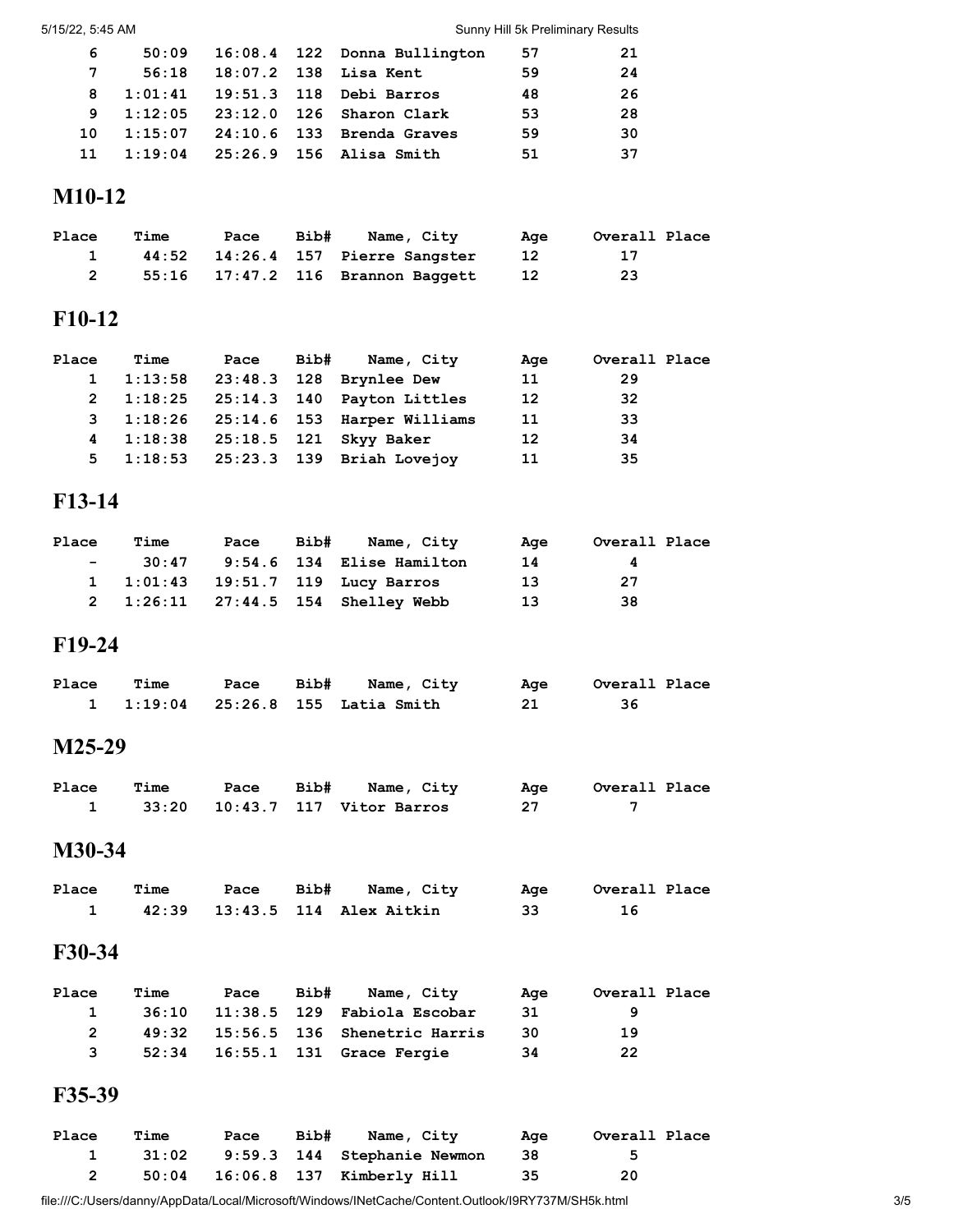| 5/15/22. 5:45 AM |  | Sunny Hill 5k Preliminary Results |                                         |     |     |
|------------------|--|-----------------------------------|-----------------------------------------|-----|-----|
|                  |  |                                   | 58:22   18:47.2   127   Chelsie Denevan | -35 | -25 |
|                  |  |                                   | $1:15:07$ $24:10.8$ $142$ Angela Moss   | 38  | 31  |

## **M40-44**

| Place Time |  | Pace Bib# Name, City             | Age | Overall Place |
|------------|--|----------------------------------|-----|---------------|
|            |  | 1 27:39 8:53.9 147 Steven Reagan | 44  |               |

#### **F40-44**

| Place        | Time | Pace | Bib# | Name, City                         | Age | Overall Place |
|--------------|------|------|------|------------------------------------|-----|---------------|
| $\mathbf{1}$ |      |      |      | 34:23 11:03.9 527 Cristy Cooper    | 43  | 8             |
| 2            |      |      |      | 39:45 12:47.7 158 Mary Anne Prince | 41  | 12            |
| 3            |      |      |      | 42:29 13:40.3 115 Robin Atkinson   | 40  | 15            |

#### **M45-49**

| Place | Time |  | Pace Bib# Name, City                    | Age | Overall Place |
|-------|------|--|-----------------------------------------|-----|---------------|
|       |      |  | 37:46    12:09.2    113    Steven Adams | 45. |               |

#### **F45-49**

| Place | Time | Pace | Bib# Name, City                           | Aae | Overall Place |
|-------|------|------|-------------------------------------------|-----|---------------|
|       |      |      | 1 49:07 15:48.5 135 Catherine Hamilton 45 |     | 18            |
|       |      |      | 2 1:01:41 19:51.3 118 Debi Barros         | 48  | -26           |

#### **F50-54**

| Place | Time | <b>Pace Bib#</b> | Name, City                                             | Aae | Overall Place |
|-------|------|------------------|--------------------------------------------------------|-----|---------------|
|       |      |                  | $1 \quad 1:12:05 \quad 23:12.0 \quad 126$ Sharon Clark | -53 | -28           |
|       |      |                  | 2 1:19:04 25:26.9 156 Alisa Smith                      | -51 | - 37          |

#### **M55-59**

| Place | Time | Pace | Bib# Name, City                    | Aae | Overall Place |
|-------|------|------|------------------------------------|-----|---------------|
|       |      |      | 1 32:02 10:18.5 151 Mark Wilhaucks | -59 | - 6           |
| 2     |      |      | 38:24 12:21.5 149 Jonathan Searcy  | -56 | 11            |

#### **F55-59**

| Place        | Time | Pace | Bib# Name, City                        | Aae | Overall Place |
|--------------|------|------|----------------------------------------|-----|---------------|
| $\mathbf{1}$ |      |      | $50:09$ $16:08.4$ 122 Donna Bullington | -57 | -21           |
| 2            |      |      | 56:18 18:07.2 138 Lisa Kent            | 59  | 24            |
|              |      |      | 3 1:15:07 24:10.6 133 Brenda Graves    | 59  | 30            |

# **Male Grand Master**

| Place | Time |  | Pace Bib# Name, City             |    | Age Overall Place |
|-------|------|--|----------------------------------|----|-------------------|
|       |      |  | 30:45   9:53.9   120   Mike Bell | 54 |                   |

#### **Male Senior Grand Master**

| Place | <b>Time</b> |  | Pace Bib# Name, City                | Age  | Overall Place |
|-------|-------------|--|-------------------------------------|------|---------------|
|       |             |  | 39:50  12:49.4  159  Mark Covington | - 62 |               |